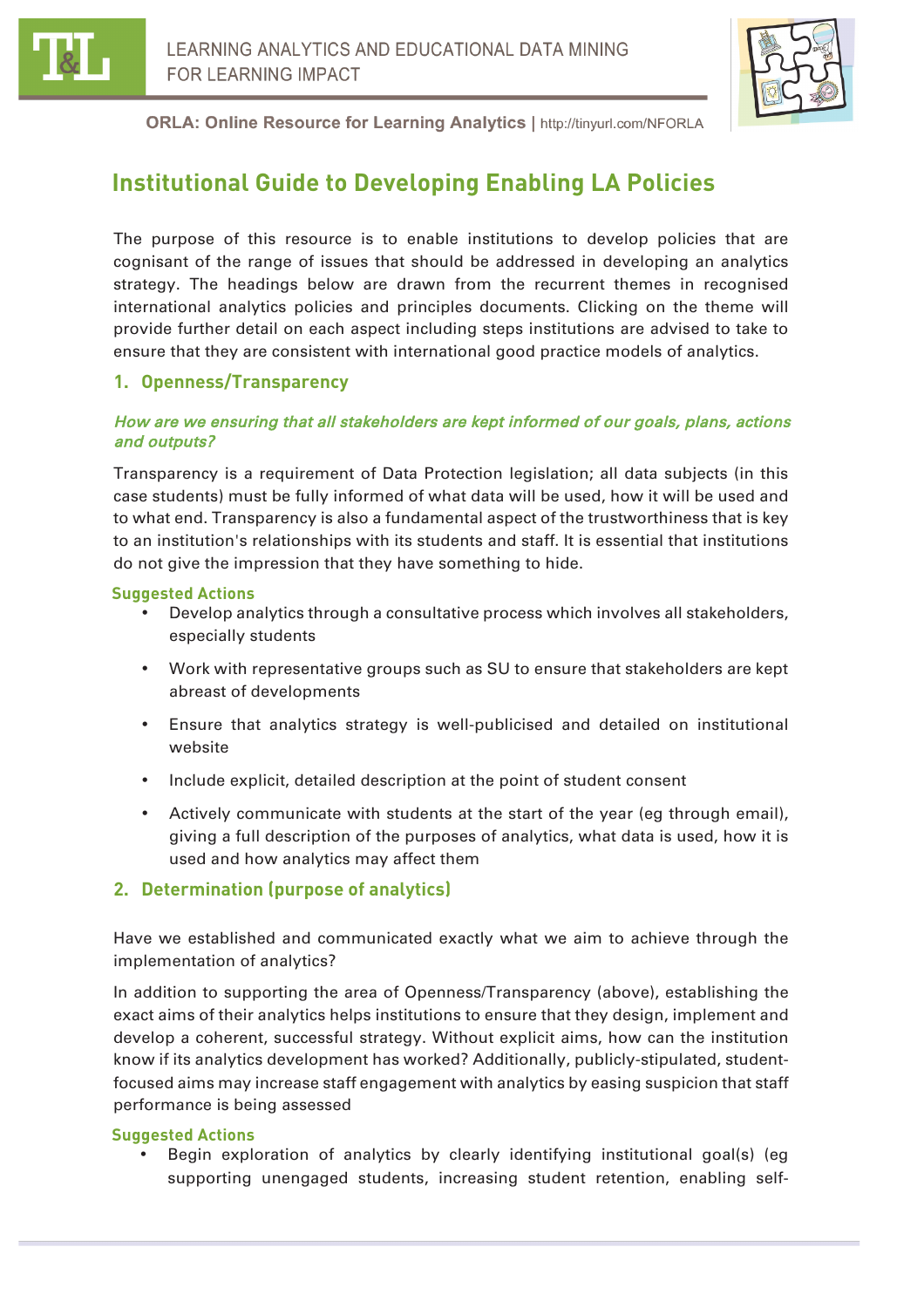

driven learning etc)

- Ensure that aims of analytics strategy are detailed in policy
- Ensure that aims are well-publicised and detailed on institutional website
- Include explicit, detailed description at the point of student consent
- **3. Legitimacy/Compliance with Data Protection**

Have we reviewed our practices to ensure that they are fully compliant with both Irish and EU (GDPR) Data Protection Legislation?

Institutions must ensure that they meet both national and EU laws around Data Protection. The ORLA Guide to Data Protection can help. It is noteworthy that the EU's GDPR (General Data Protection Regulation) comes into effect from May 2018. Institutions must familiarise themselves with the features of this legislation to ensure that they meet all existing and new requirements.

#### **Suggested Actions**

- Review the ORLA Guide to Data Protection
- **4. Respect for Rights & Dignity of Learners**

What steps have we taken to ensure that Learning Analytics recognises our students as unique learners, rather than processing them like a commodity?

Although Learning Analytics is based on data and algorithms, it is essential that institutions are mindful of students as learners with individual goals, talents and circumstances. All interventions and student-facing communications must be cognisant of this fact. Institutions that avoid a 'one size fits all' approach will be most likely to yield better outcomes for their students and, by extension, themselves.

#### **Suggested Actions**

- Provide staff training with regard to understanding analytics interface and effective interventions that are sensitive to a wide array of possible student circumstances.
- Develop institutional guidance/policy on interventions enabled by analytics
- Ensure that the language used in all student-facing platforms, communications, messages and interventions is designed to encourage learning, not to threaten the likelihood of failure.
- Ensure that all language used in relation to analytics emphasises the possibility of changing academic trajectories; no student is destined to fail.

### **5. Beneficence**

What steps have we taken to ensure that students and staff will not be disadvantaged through their involvement with Learning Analytics?

The aim of Learning Analytics is to benefit students by enabling them to engage more effectively and enhance their learning. Institutions must take proactive steps to ensure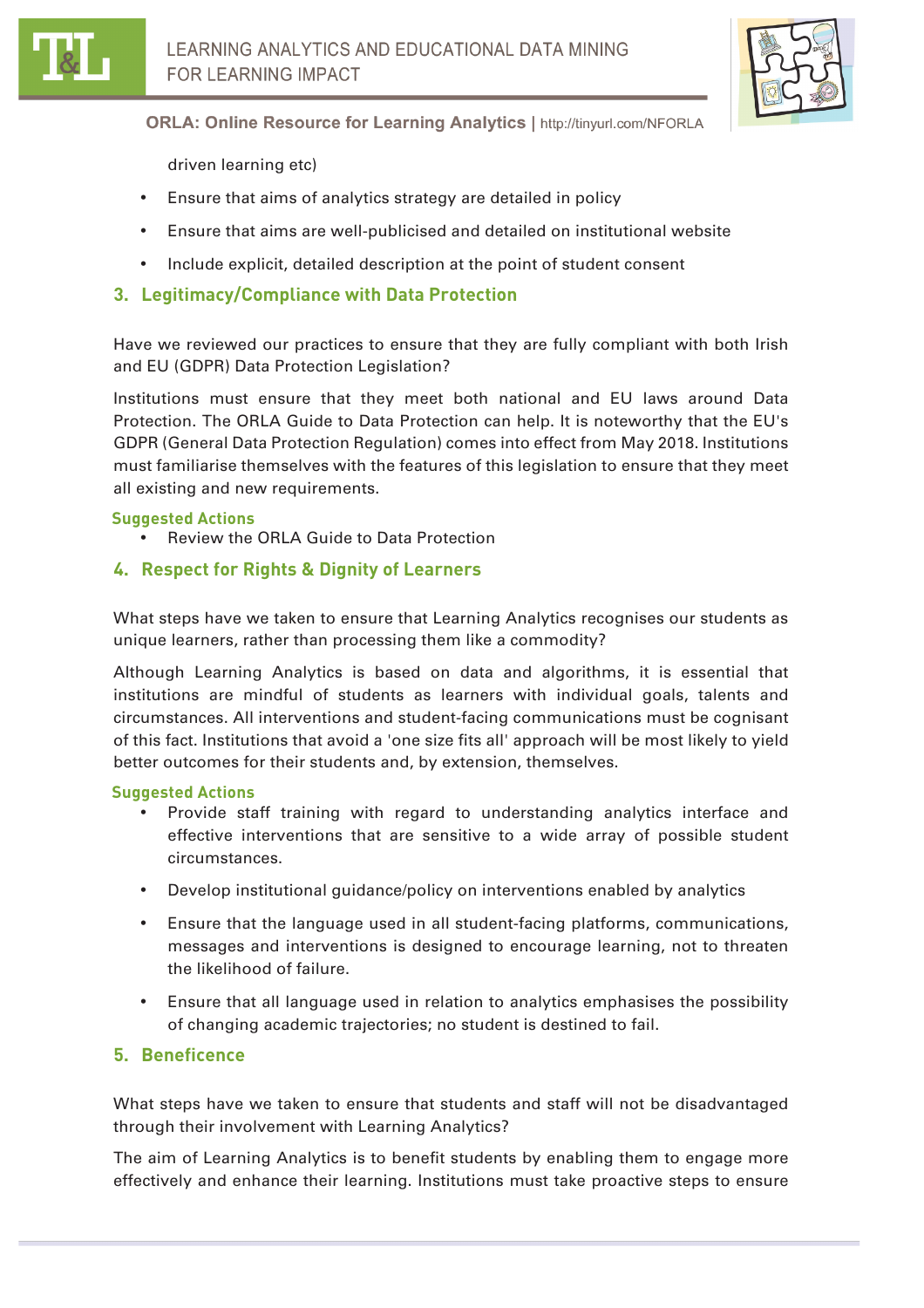



that analytics does not become a punitive tool for either students or staff or a means of further demotivating under-performing students.

#### **Suggested Actions**

- Develop institutional guidance/policy on the correct use of analytics information
- Provide staff training which conveys the importance of using analytics in an ethical way
- Develop a means of ensuring institutional oversight into analytics interventions
- Ensure that the language used in all student-facing platforms, communications, messages and interventions is designed to encourage learning, not to threaten the likelihood of failure.

#### **6. Continuous consideration**

What steps have we taken to ensure that our strategy can evolve to remain in-line with new research and international good practice?

As a rapidly-growing field, Learning Analytics is in a state of constant growth and development. To yield the greatest benefits for the institution and its students, it is important that the strategy and practice can grow and evolve to take ongoing improvements and refinements into account. The institutions that achieve the greatest success will be those that do not consider the analytics project completed once the first iteration has been moved into production.

#### **Suggested Actions**

- Ensure that a given area of the institution is given explicit responsibility for monitoring international developments which may be of benefit to the institutions' analytics use and development
- Ensure that the area has the resources required to be able to undertake this commitment
- Ensure that analytics is retained as an institutional priority and that developmental resources such as IT developers and data analysts are made available to enable future growth

### **7. Access to data**

How have we ensured that our analytics can access all of the relevant data held in or by our institution?

Institutional systems (such as the Student Information System, Virtual Learning Environment, Library Management System etc) generate immense volumes of data on a daily basis. The more of this data that can be included in analytics, the more comprehensive a picture of a student's engagement that can be established. Many institutions experience 'data-siloing' as an issue, whereby it can be challenging to obtain relevant data from certain systems and areas. This can be a significant impediment to any analytics strategy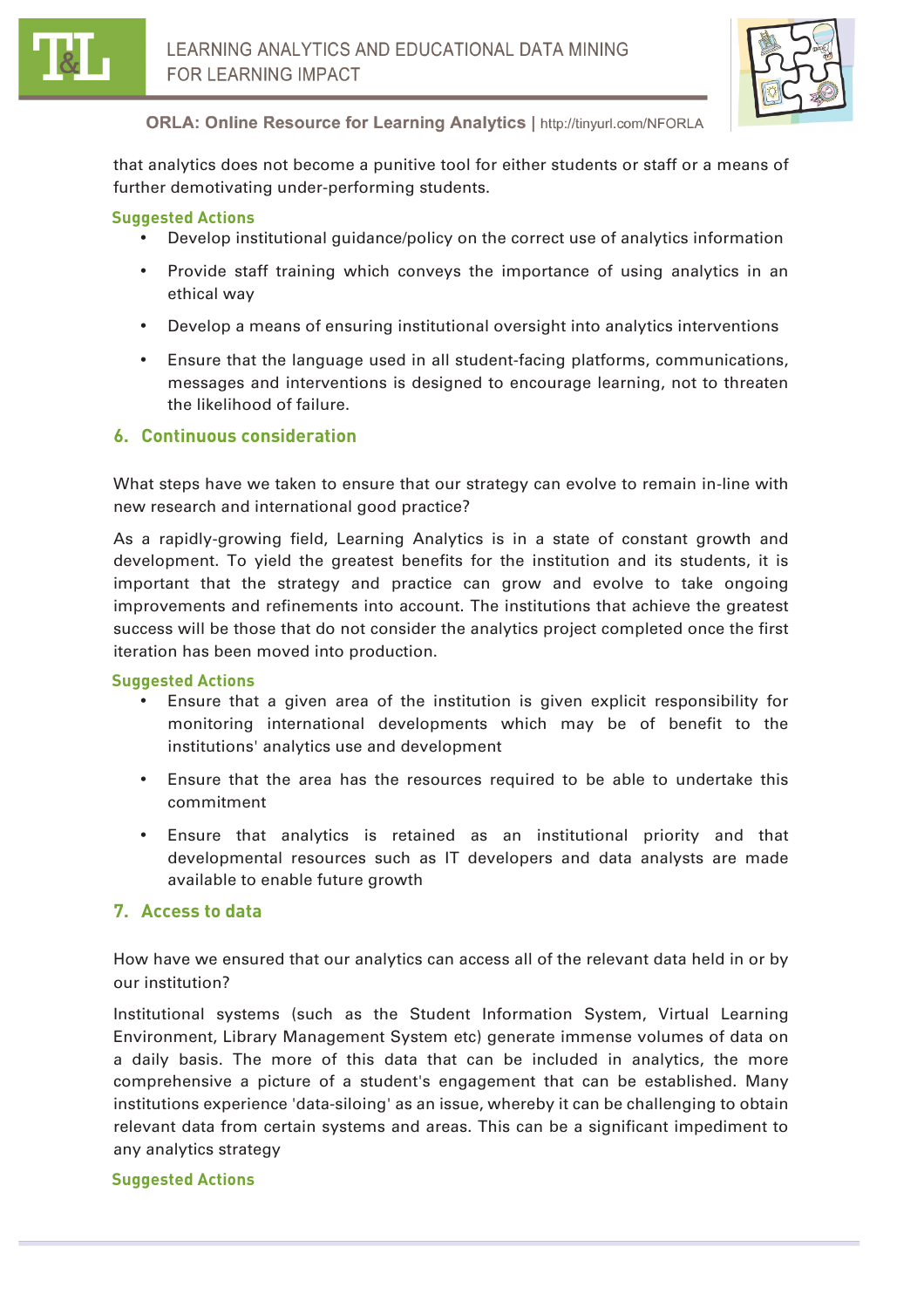

- Establish analytics as an institutional priority which requires custodians of data from each system to ensure that the data they hold is available for inclusion
- Ensure that all future licensing agreements with third-party vendors guarantee the institution has iterative and suitable access to all of its own data

# **8. Data security**

What steps have we taken to ensure that our analytics strategy takes full account of data security?

Data security is a key aspect of Data Protection legislation and is already embedded in the policies and practices of our institutions. Learning Analytics may raise new challenges and considerations which must be taken into account during the design of analytics systems, reports and practices.

#### **Suggested Actions**

- Ensure that only staff with an explicit responsibility for the actions stemming from any LA reports have access to them
- Ensure that authorised staff can only view the records of students for whom they have an explicit responsibility
- Ensure that institutional data security policy and practices extend to all aspects of, and platforms and reports that enable, analytics

### **9. Responsibilities**

Have we explicitly identified who in the institution is responsible for each aspect of our analytics strategy?

Analytics has many facets and touches off many institutional areas. In developing any new business, it is essential that everyone knows who is responsible for its various aspects.

- Establish which area has responsibility for:
	- o Developing analytics policy
	- o Oversight and policing
	- o The iterative accuracy of the data
	- o The content of student-facing messages and communications
	- o Ensuring good practice in student interventions
	- o The technical functionality and accuracy of the platform
	- o Designing a sound data modelling approach
	- $\circ$  Measuring the success of the analytics model in achieving its strategic aims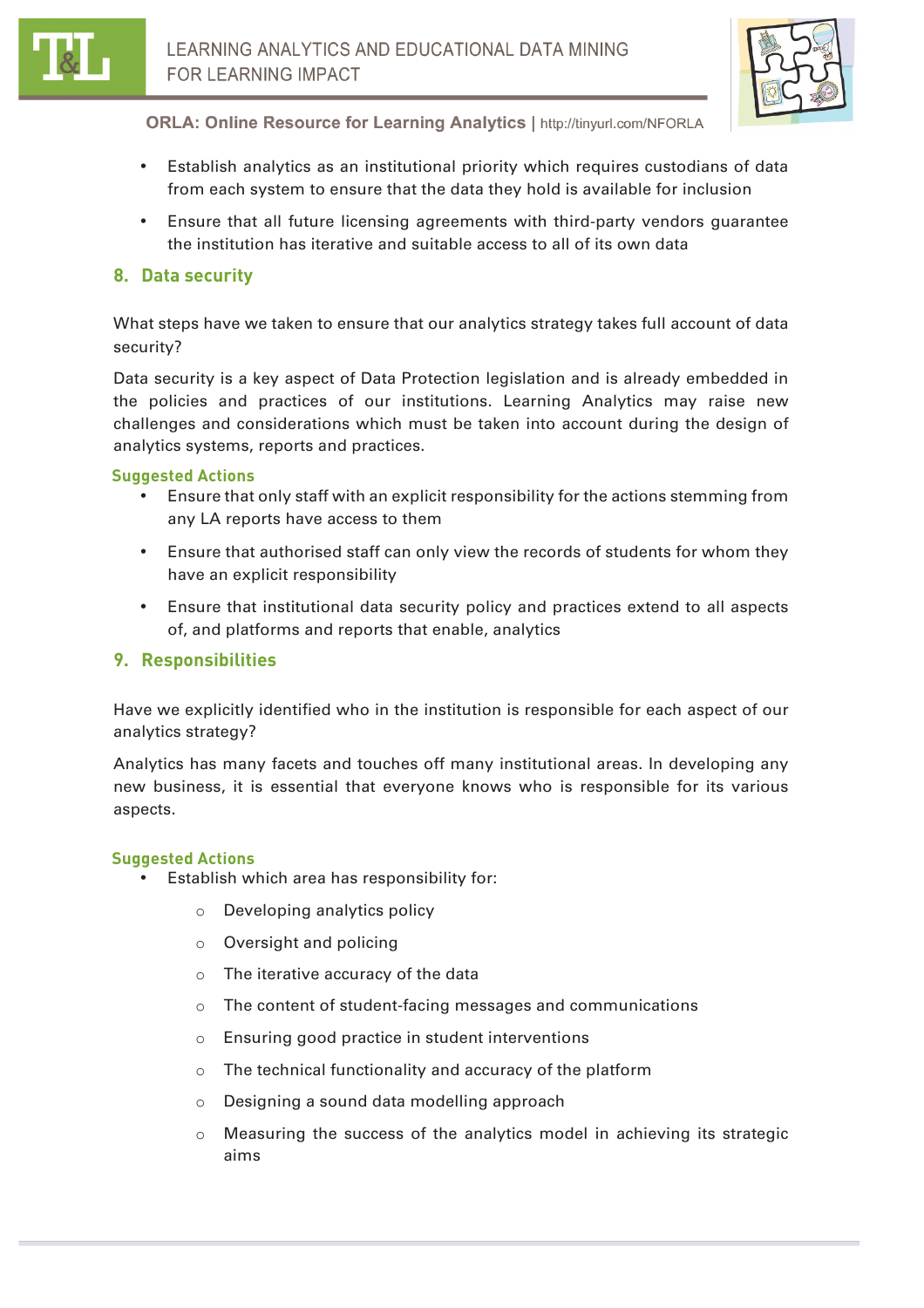

- $\circ$  Ensuring the practice, analysis and functionality are in-line with evolving good practice and latest research
- o Regularly requesting and incorporating user feedback
- o Making student interventions
- $\circ$  Designing and delivering training to staff and guidance to students

# **10.Training**

What training have we provided to ensure that staff and students are best-positioned to benefit from the availability of analytics?

Even with the most intuitive of platforms, users are far more likely to engage effectively with tools if they are armed with the confidence of knowing how to interpret and use them. This confidence can most effectively be nourished among staff through bespoke training which covers the platform itself, the staff member's responsibilities and guidance on sensitive and effective interventions. Institutions should also provide guidance to students on how to accommodate analytics feedback into their studies

#### **Suggested Actions**

- Provide regular training for staff which covers the interpretation of the information made available and how they should act based upon it
- This training could be incorporated into the induction training given to all new staff
- Provide guidance to students (possibly in the form of an online video) on what actions they could take based upon their own use of an analytics platform, including drawing their attention to the learning resources available to them

# **11.External partners**

How have we ensured that any external partners (eg third party vendors) are treating our institutional data in a way that is compatible with our own policy and compliant with Data Protection regulations?

It is a significant undertaking to allow third parties to access and work with students' personal data. Institutions have a legal responsibility to ensure that any such parties operate in a way that is consistent with Irish & EU Data Protection legislation

### **Suggested Actions**

- Ensure that MOU with third party vendors stipulates that they will treat the data in a way that is compatible with good practice, your institutional data security policies and Data Protection legislation
- Ensure that students are informed of how, why and by whom their personal data will be conveyed, extracted, analysed and re-presented

# **12.Validity**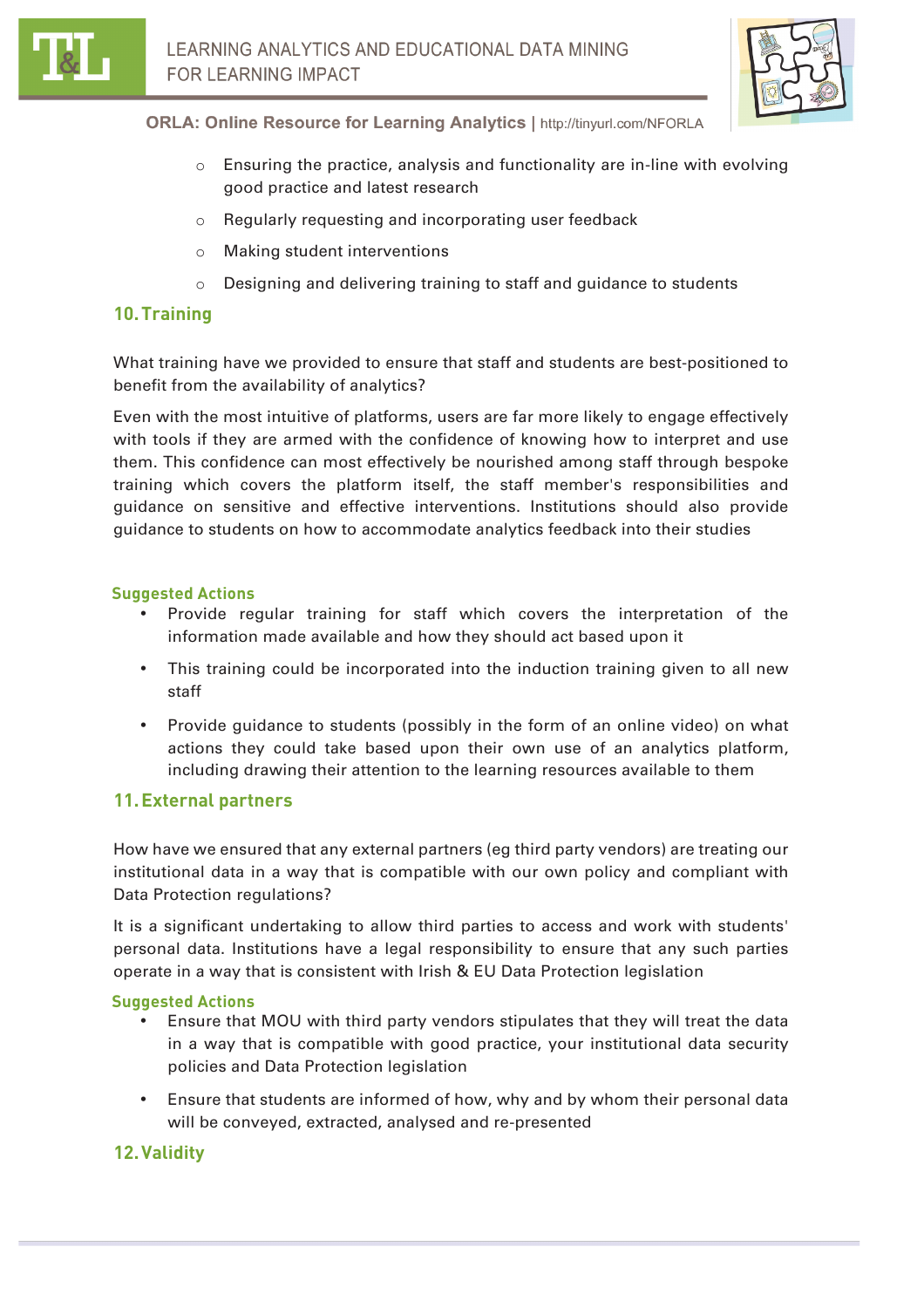



What steps have we taken to ensure that all of the data used by analytics are complete and accurate and that our data modelling approach is sound and scientific?

The outputs of any analytics system can only be as good as the data upon which they draw. As a first step, any institution with an interest in analytics is advised to begin by assessing the quality of the data for inclusion. Institutions are also strongly advised to entrust any data modelling which is used by their analytics to data analysts with the requisite experience and qualifications.

#### **Suggested Actions**

• Review the ORLA Guide to Data Quality

#### **13.Justice**

Have we designed analytics in a way which can benefit students that, under other circumstances, may be traditionally disadvantaged in higher education?

The Asilomar Convention for Learning Research in Higher Education lists Justice as one of its six principles: 'Practices and policies should enable the use of learning data in the service of providing benefit for all learners. More specifically, research practices and policies should enable the use of learning data in the service of reducing inequalities in learning opportunity and educational attainment.'

#### **Suggested Actions**

- Ensure that stakeholders from Access/Outreach/Lifelong Learning/Disability Support Offices are included in the consultation and design phases of your analytics project
- Ensure that all student-facing tools are built according to the principles of universal design (http://universaldesign.ie/what-is-universal-design/the-7 principles/the-7-principles.html)
- Ensure that all learning resources to which students may be directed are equally available to all students (eg services that do not have a financial charge, buildings that are wheelchair accessible etc)

### **14.Face to face learning**

Have we emphasised the value and priority of the teacher/student relationship and made it clear that analytics is not an attempt to subvert or replace it?

Learning analytics is intended to complement the traditional relationship between student and teacher. It is not an attempt to replace or subvert that relationship.

#### **Suggested Actions**

• Institutions are advised to ensure that their intentions with regard to analytics are made clear to staff and students. The success of any analytics strategy is dependent, in large part, upon the trust and good will of these key cohorts. It is imperative that they both understand the capabilities and limitations of an analytical approach and it is made clear that analytics is a complementary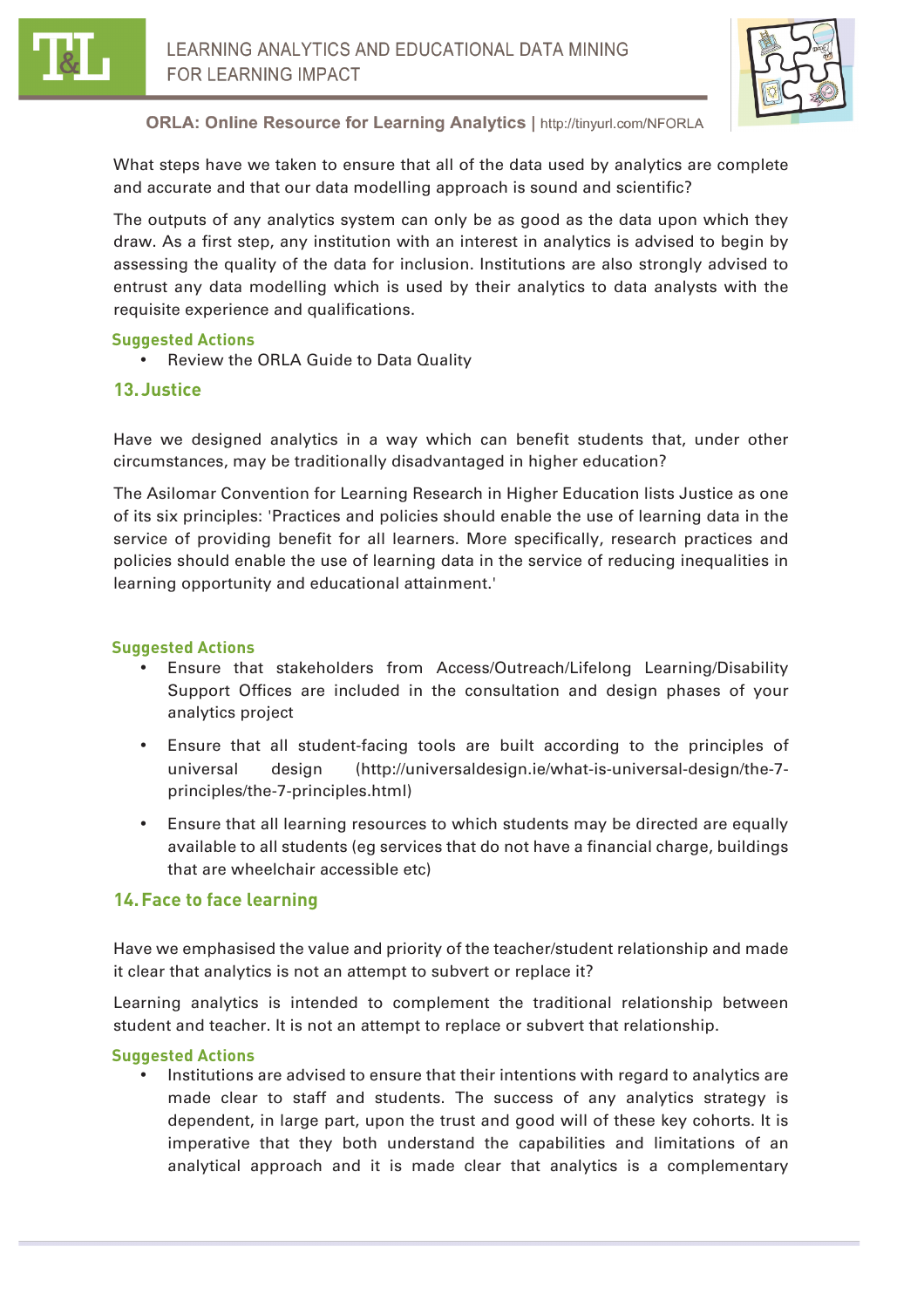



methodology, rather than an alternative to interactive teaching and learning

# **15.Stakeholder consultation**

Are we planning on developing analytics in conjunction with the various stakeholders that have a vested interest?

A collaborative approach to design and development is a key factor in implementing a fit-to-purpose system; How can an institution know what information their staff and students need and will engage with without asking them? How can you know what data is available from the various systems, how accurate it is and what meaning can be derived from it without involving the custodians of that data? Furthermore, one of the main challenges which has been identified by institutions that have already implemented analytics systems is embedding it into the day-to-day business of the institution. Getting users to actually use the platforms is a constant challenge. One of the best ways to get users to engage with any new system is to involve them in the design and development of the system and its supporting business, reducing the feeling that it has been thrust upon them.

#### **Suggested Actions**

- Initiate the development of your strategy by consulting all stakeholders to establish what questions they want analytics to answer, what medium they will engage with and how they will act upon the information. Groups that should be involved include:
	- o Students
	- o Senior managers
	- o End users (eg lecturers, departmental administrators etc)
	- o Student support staff (including those highlighted in the 'Justice' section above)
	- o Teaching & Learning Unit
	- o Data custodians (eg IT Services, Library, Records etc)
	- o Directors of Quality/ Institutional Research etc
	- o IT developers
	- o Data analysts
	- o Lecturers/Researchers with an expertise in the areas of data analytics, business intelligence etc
- See the ORLA Guide to Collaborative Design for further details

### **16.Impact on staff resources**

What steps have we taken to ensure that we have resources available to make effective interventions?

The benefits of analytics can only be felt by students and institutions when they generate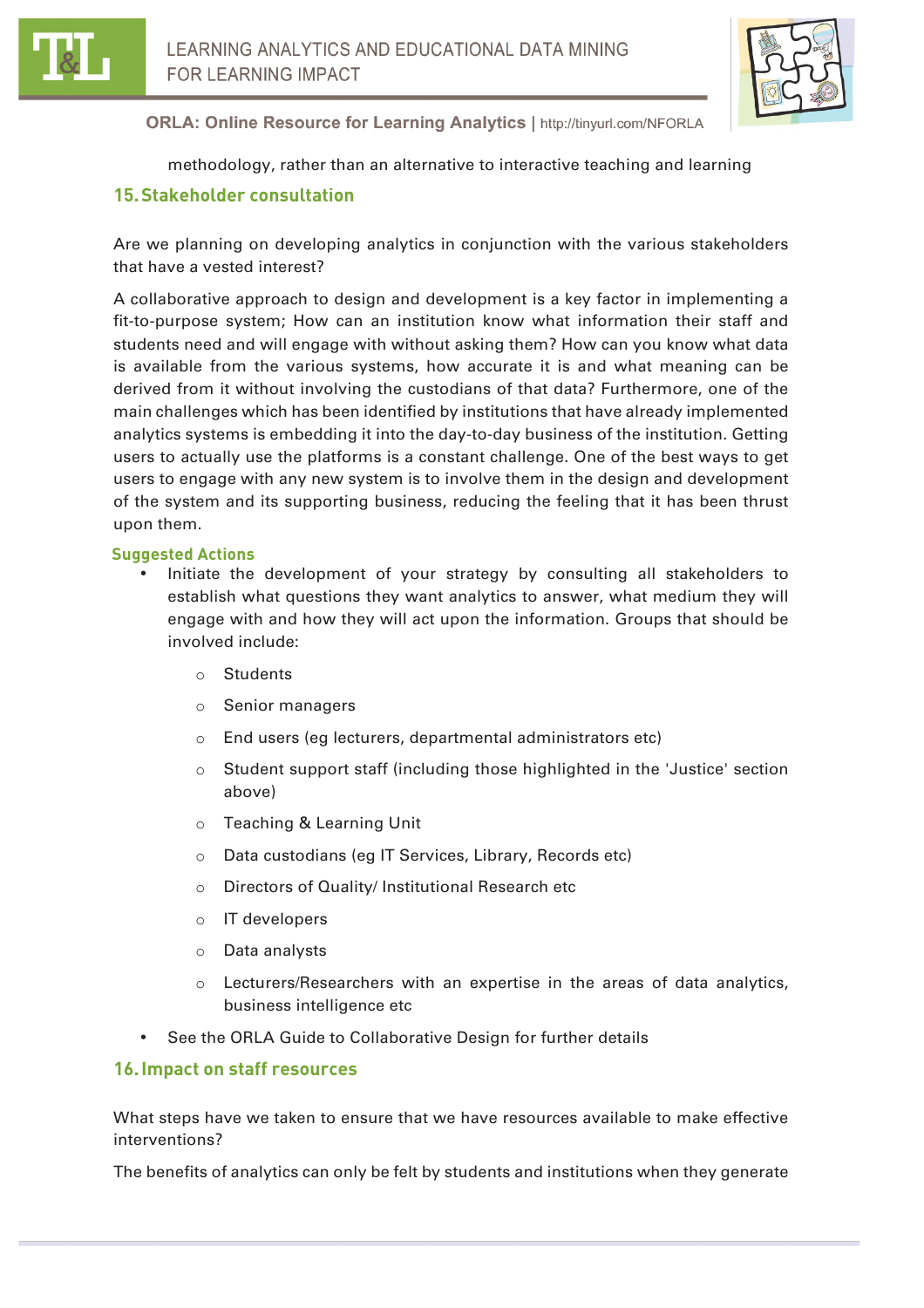



action, not just information. An analytics strategy with successful impacts relies upon follow-ups from staff who have the resources to intervene effectively. As highlighted above, one of the major challenges experienced by institutions in implementing analytics is embedding them into the day-to-day operations of staff. This challenge can only be overcome if analytics-led interventions are appropriately prioritised by the institution.

In dedicating resources to interventions, remember that your analytics will unearth many student issues that are non-academic in nature (eg personal, financial and medical issues). Whoever makes the interventions MUST know how to effectively address these issues or your interventions could cause considerably more harm than good.

#### **Suggested Actions**

- Explicitly outline who will be responsible for acting upon the information generated by analytics
- Consider the benefits of creating new posts that can give undivided attention to analytics support and interventions. Although this approach will create new costs, it is likely to give the greatest return on investment as effective interventions that lead to enhanced student success, progression and retention will take time.
- If you are planning to incorporate analytics interventions into the roles of existing staff, they must be provided with training to understand the analytics interface and provide effective interventions
- Ensure that training covers all of the aspects interveners will require in order to assist students with non-academic issues
- Ensure that the time required to interact with, and act upon analytics information is recognised, resourced and appropriately prioritised by the institution

# **17.Awareness and avoidance of bias**

What steps have we taken to ensure that our approach to data analysis and student interventions is objectively-founded and free from bias?

Predictive analytics uses a finite range of sources, limited by the availability of relevant data, to infer students' (as opposed to a student's) outcomes based upon modelled data. In so doing, it will inevitably rely on a number of assumptions. It is essential, from the perspectives of both ethical practice and effective data modelling, to ensure that these assumptions are checked by both the analyst and the institution to ensure that they do not perpetuate any biases, particularly with regard to a student's background and chances of success. It is also critical that the institution takes effective steps to ensure that analytics information does not generate any 'self-fulfilling prophecies' whereby students who are identified as being at-risk or less engaged can become de-prioritised by lecturers who wish to focus, either consciously or unconsciously, on students that they perceive to be more committed.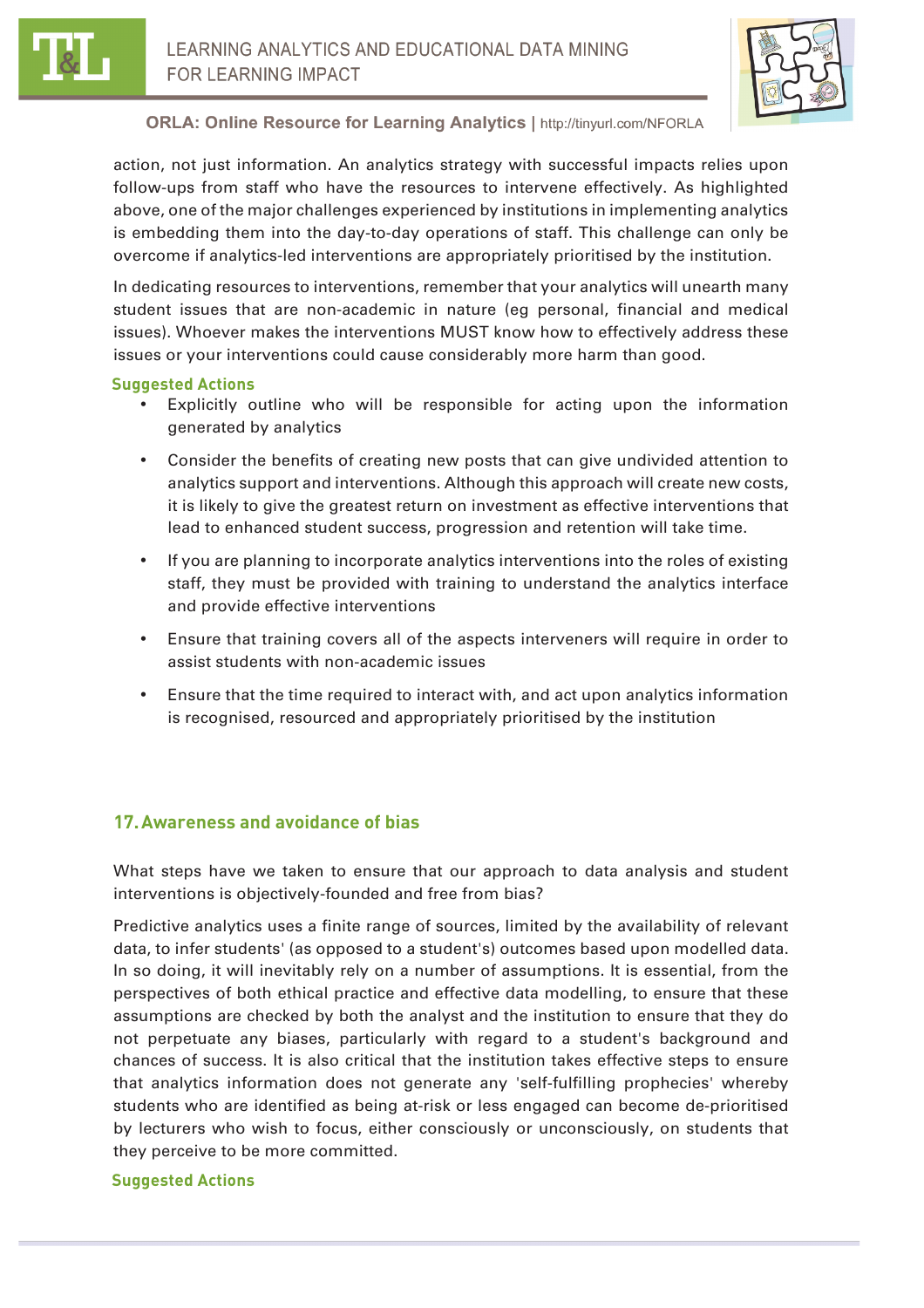

- Ensure that appropriate steps are applied to data modelling approach (eg anonymisation, coding of identifiable variables such as Programme etc) are utilised to minimise the threat of bias
- Ensure that only staff with an explicit responsibility for acting upon LA data have access to it and that such staff are fully trained in its appropriate use.

### **18.Student responsibilities**

What are the student's responsibilities with regard to Learning Analytics?

Autonomous learning is at the heart of higher education. An analytics strategy must not compromise that by attempting to force students to act or learn according to a set template. Analytics and analytics-led interventions should provide students with the information they require to form their own decisions about their engagement and study habits, not force actions upon them.

#### **Suggested Actions**

• Investigate the value of including a reference to students' responsibilities in the policy, based upon the institutional values.

# **19.Sensitive data (additional safeguards)**

Have we taken steps to ensure there are additional safeguards to protect the integrity of sensitive information about students?

In keeping with Data Protection requirements, all student data must be stored and processed securely and must only be made available to staff who require that information to support their explicit roles and responsibilities. Analytics, however, can take sensitive information such as academic background, socio-economic group, family history in higher education etc into account. Institutions may wish to provide further safeguards to ensure that such information is appropriately protected

#### **Suggested Actions**

- If using sensitive data, institutions should take appropriate steps to ensure that this information is only available to staff who need to see it. Sensitive data can be included in data models without showing it to end users
- Ensure that all sensitive data has been fully and appropriately anonymised before making it available for modelling
- Ensure that the conveyance of such information to third parties is done securely and in compliance with Data Protection

### **20.Specific guidelines on interventions**

Have we set out explicit guidelines which inform analytics-led interventions by staff and identified who in the institution is responsible for making or entitled to make such interventions?

As highlighted above, analytics which do not lead to action may be a waste of the institution's resources. Moreover, analytics-led interventions which are not informed by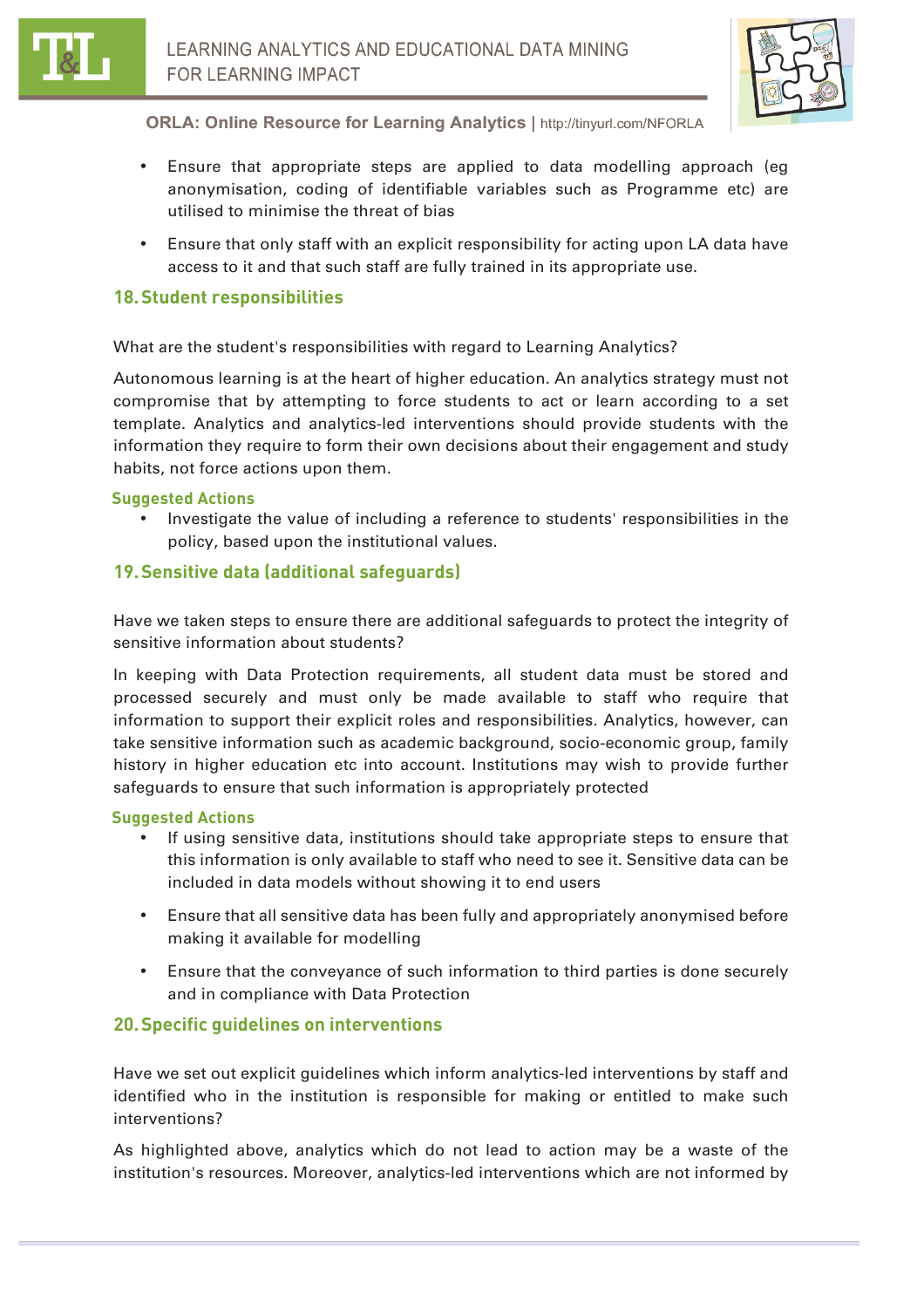



good practice may, in fact, prove harmful to students. Institutions will achieve the best outcomes for their students if interventions are well-informed, ethically sound and designed to maximise their chances of success. Staff are more likely to make effective interventions if they know exactly what is expected of them and what falls outside the realm of their responsibility.

### **Suggested Actions**

- Institutions are strongly advised to develop staff guidelines which detail:
- Who should make analytics-led interventions
- What form those interventions should take
- When, and under what circumstances, an intervention should take place
- The appropriate escalation of concerns about a student's wellbeing and what the responsibilities are of the first staff member to identify such concerns (if, for example, a lecturer, prompted by the institution's Learning Analytics platform, makes contact with a student who says they are considering suicide, what are the extent and the limits of the lecturer's responsibility?)
- Who is responsible for ensuring that interventions are consistent with the guidelines
- Review the ORLA resources on effective interventions for further information.

# **21.Policy review**

How frequently, given the rapid developments in the field of analytics, will our policies and practices be reviewed?

Learning analytics is a dynamic field in which new research is constantly occuring. To achieve the maximum benefit from their analytics strategy, institutions are recommended to establish the frequency with which they will review their policies and practices, both to ensure that they are effective and also that they are in-line with the latest international findings.

#### **Suggested Actions**

• Embed within analytics policy the frequency with which the policy itself should be reviewed

# **22.Alignment to institutional values**

Have we explained how our analytics strategy is aligned to our broader strategic vision and to the values we espouse?

The value in this aspect is in focusing the drivers of the analytics strategy to ensure that they target actions and approaches that are appropriate to the institution. It will also help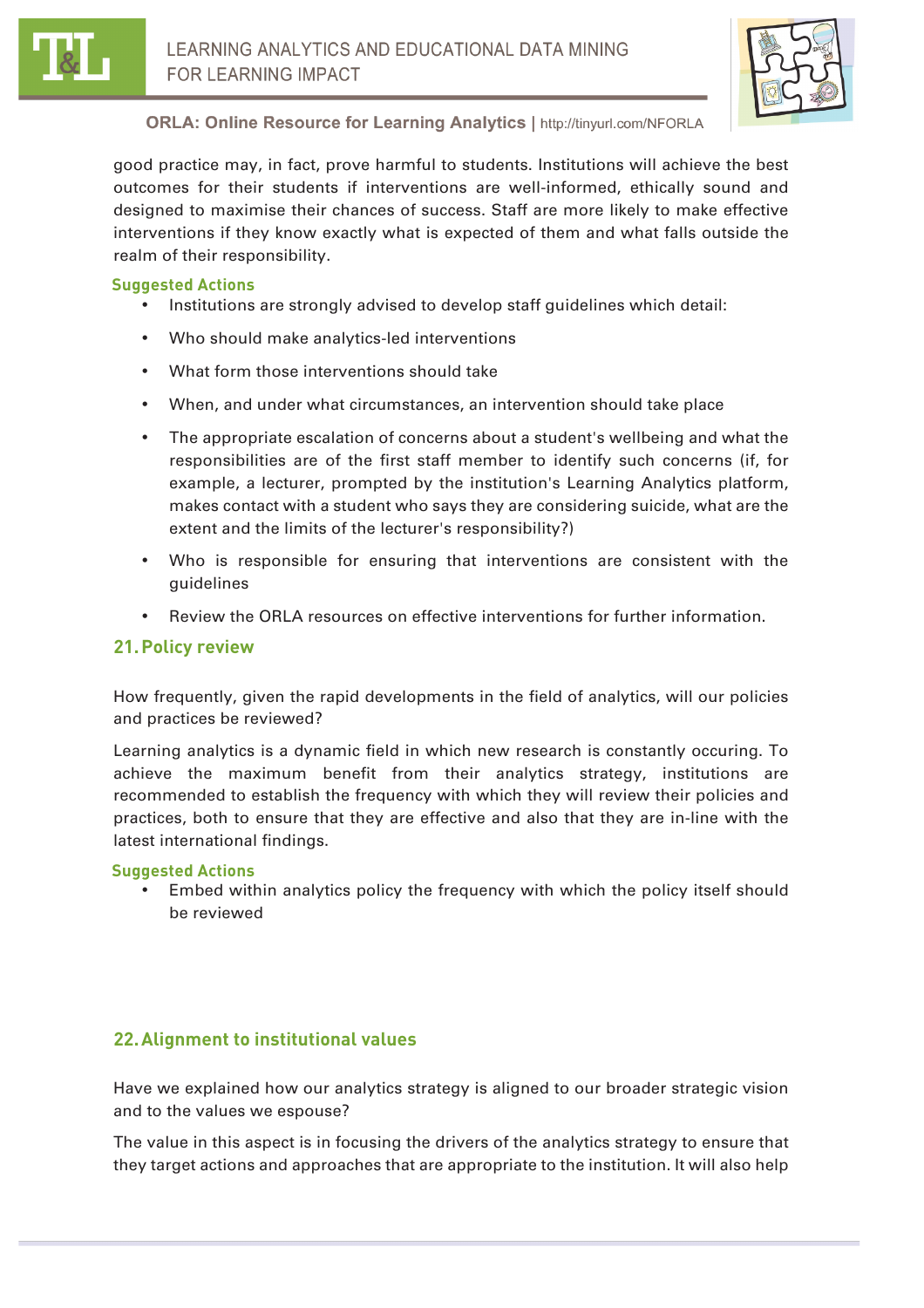



to direct the questions that the institution wishes to address through their analytics strategy.

#### **Suggested Actions**

The steps that are taken with regard to this consideration should be decided locally

### **23.Student complaints**

Do we need to set up a new complaints process specifically to deal with our analytics?

Facilitating student complaints reinforces the message that institutions' analytics strategies are transparent and student-centred. This gives students an important element of control over their own records and how they are used and scaffolds the trustworthiness referenced above that is at the heart of the relationship between students and institutions

#### **Suggested Actions**

- Review current complaint procedures to ensure that they are compatible with institutional analytics strategy and update them if required
- Ensure that students have ready access to information about how they can complain. This should be linked to relevant webpages or communications relating to analytics

#### **24.Ability to use analytics data for research purposes**

Do our current research ethics allow for research into our analytics outputs to enable interventions or analytics-driven actions based on evidence?

As an evidence-based methodology, it is appropriate that actions and interventions prompted by Learning Analytics should, themselves, be based upon evidence. Institutions are strongly advised to enable reflective research that assesses the success of such actions within the institution and that this research is used to evolve and develop the analytics strategy.

- Compile procedures for lecturers and other staff to apply for ethical approval to use students' analytics information for research into designing and evaluating interventions?
- Ensure that institutional ethics committee has an understanding of the issues and practices involved with analytics to make informed judgments
- Compile guidelines for staff and students on how student data can be/should not be used for research purposes, and on how and when to obtain consent for its use
- Develop institutional guidelines around publication and dissemination of the outcomes of analytics-based or informed interventions taken in the legitimate interests of the institution and of student welfare and learning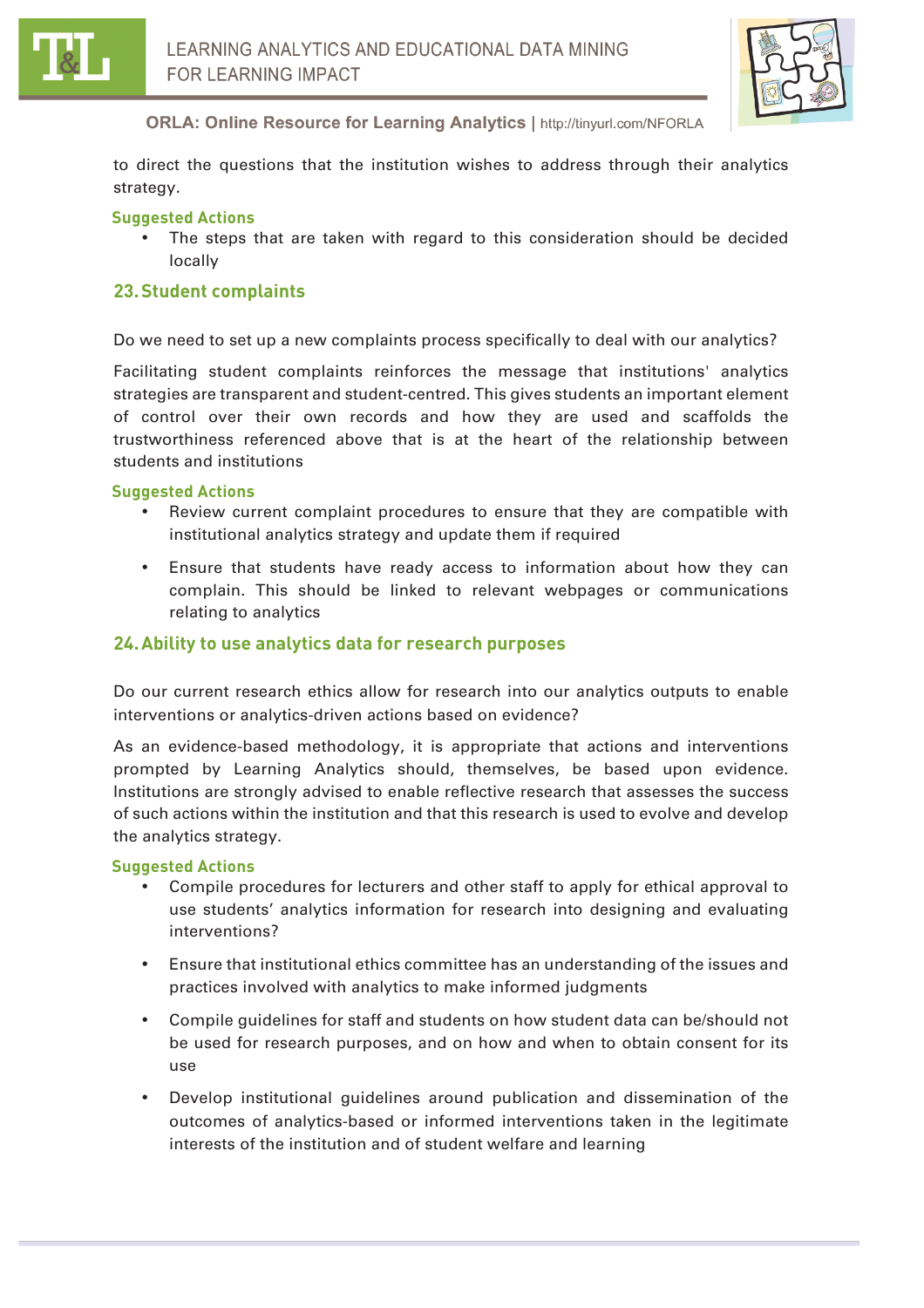

# **25.Informing staff of Data Protection requirements**

What steps have we taken to ensure that staff are aware of their responsibilities for personal data management when using LA software?

The current legislation in place to protect personal data is principle based rather than being prescriptive. It provides for strong rights to individuals where a Data Controller, such as 3rd level institution, proposes to use personal data for any purpose, including LA.

The new EU General Data Protection Regulation (GDPR), which will take effect from May 2018, will significantly enhance the regulatory environment for personal data. Noncompliance with the regulation will result in a substantial financial and reputational exposure for the institution.

#### **Suggested Actions**

- In the context of Learning Analytics institutions must ensure that their process to obtain and process personal data is fully compliant with the 2018 GDPR requirements. This will be particularly important in terms of obtaining consent, allowing for 'data portability', and embedding 'privacy by design' in all IT projects using personal data in anyway.
- Senior institutional management should be made aware of the implications of the new GDPR in general across their institution and, in particular, where there is an intention to implement institutional LA.
- Institutions should consider the appointment of a dedicated Data Protection Officer (DPO) with the required expertise, resources and authority to mandate changes in personal data handling practices by any unit of the Institution.
- The DPO should prepare a Privacy Impact Assessment (PIA) on the institution's proposed LA solution prior to it going live and any recommendations from the PIA should be followed through on.
- The provision of general or tailored personal data training for staff involved in any aspect of the LA project implementation should be considered.

# **Full list of Questions**

- How are we ensuring that all stakeholders are kept informed of our goals, plans, actions and outputs?
- Have we established and communicated exactly what we aim to achieve through the implementation of analytics?
- Have we reviewed our practices to ensure that they are fully compliant with both Irish and EU (GDPR) Data Protection Legislation?
- What steps have we taken to ensure that Learning Analytics recognises our students as unique learners, rather than processing them like a commodity?
- What steps have we taken to ensure that students and staff will not be disadvantaged through their involvement with Learning Analytics?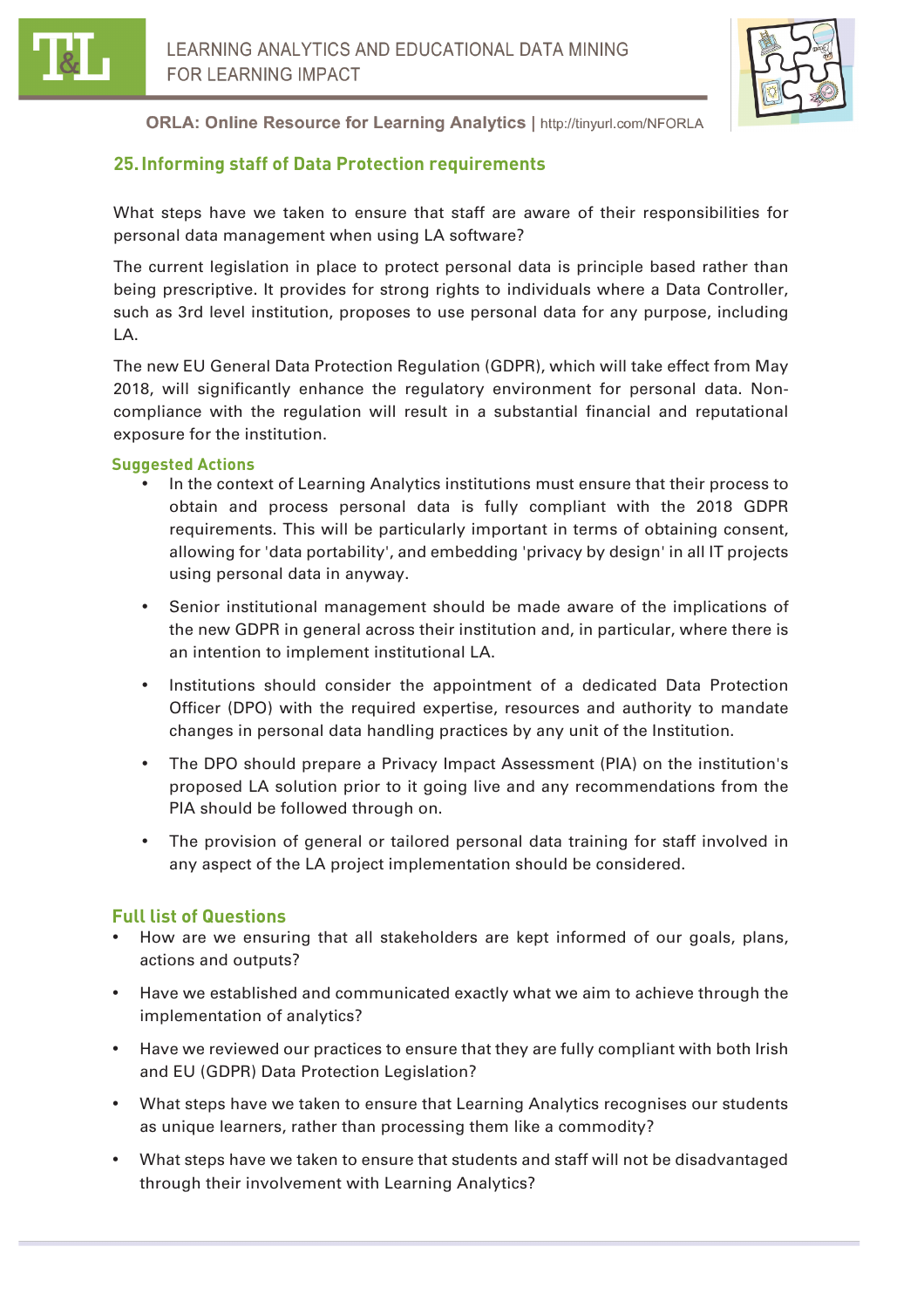

- What steps have we taken to ensure that our strategy can evolve to remain in-line with new research and international good practice?
- How have we ensured that our analytics can access all of the relevant data held in or by our institution?
- What steps have we taken to ensure that our analytics strategy takes full account of data security?
- Have we explicitly identified who in the institution is responsible for each aspect of our analytics strategy?
- What training have we provided to ensure that staff and students are best-positioned to benefit from the availability of analytics?
- How have we ensured that any external partners (eg third party vendors) are treating our institutional data in a way that is compatible with our own policy and compliant with Data Protection regulations?
- What steps have we taken to ensure that all of the data used by analytics are complete and accurate and that our data modelling approach is sound and scientific?
- Have we designed analytics in a way which can benefit students that, under other circumstances, may be traditionally disadvantaged in higher education?
- Have we emphasised the value and priority of the teacher/student relationship and made it clear that analytics is not an attempt to subvert or replace it?
- Are we planning on developing analytics in conjunction with the various stakeholders that have a vested interest?
- What steps have we taken to ensure that we have resources available to make effective interventions?
- What steps have we taken to ensure that our approach to data analysis and student interventions is objectively-founded and free from bias?
- What are the student's responsibilities with regard to Learning Analytics?
- Have we taken steps to ensure there are additional safeguards to protect the integrity of sensitive information about students?
- Have we set out explicit guidelines which inform analytics-led interventions by staff and identified who in the institution is responsible for making or entitled to make such interventions?
- How frequently, given the rapid developments in the field of analytics, will our policies and practices be reviewed?
- Have we explained how our analytics strategy is aligned to our broader strategic vision and to the values we espouse?
- Do we need to set up a new complaints process specifically to deal with our analytics?
- Do our current research ethics allow for research into our analytics outputs to enable